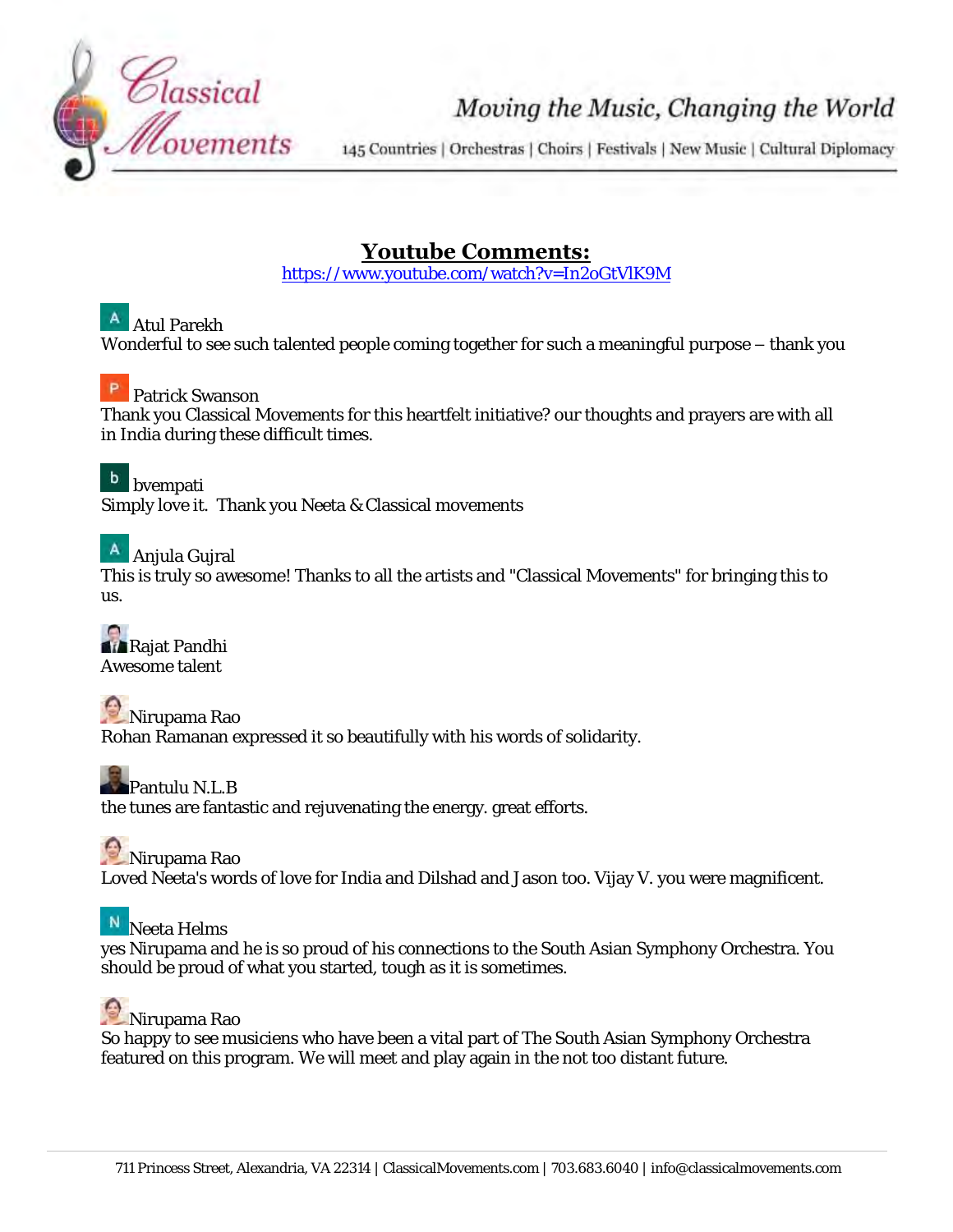

## R<br>RITU OBER

OImusic is a universal language...and this is simply beautiful...thx Neeta for bringing it forward and at this time ...when we all need an upliftment of our spirit s...

**D** Dilshad Posnock That would be wonderful, Nirupama. Thank you!

**Nirupama Rao** Neeta, you have been a vital part of this initiative from get go.

ranju seth Beautiful Neeta ... Thankyou

**Krishnagopal Gaur** Thanks everyone for your wishes

**Ann Potteiger** Simply beautiful and inspiring music

Anita Banerji Thank you Neeta. Nothing heals like music.

**E**dbrajesh patro dukhi tune mat bajao behen

Susheila Mani Good luck to your grandma in Bangalore, Rohan. I'm sure this will cheer her up.

d dewaker8 Great gesture

**b**abrajesh patro hi nirupama mam....stay safe.

**Jack parsons** Lovely piano duet! May India and its people heal soon!

M<br>Marion Kennedy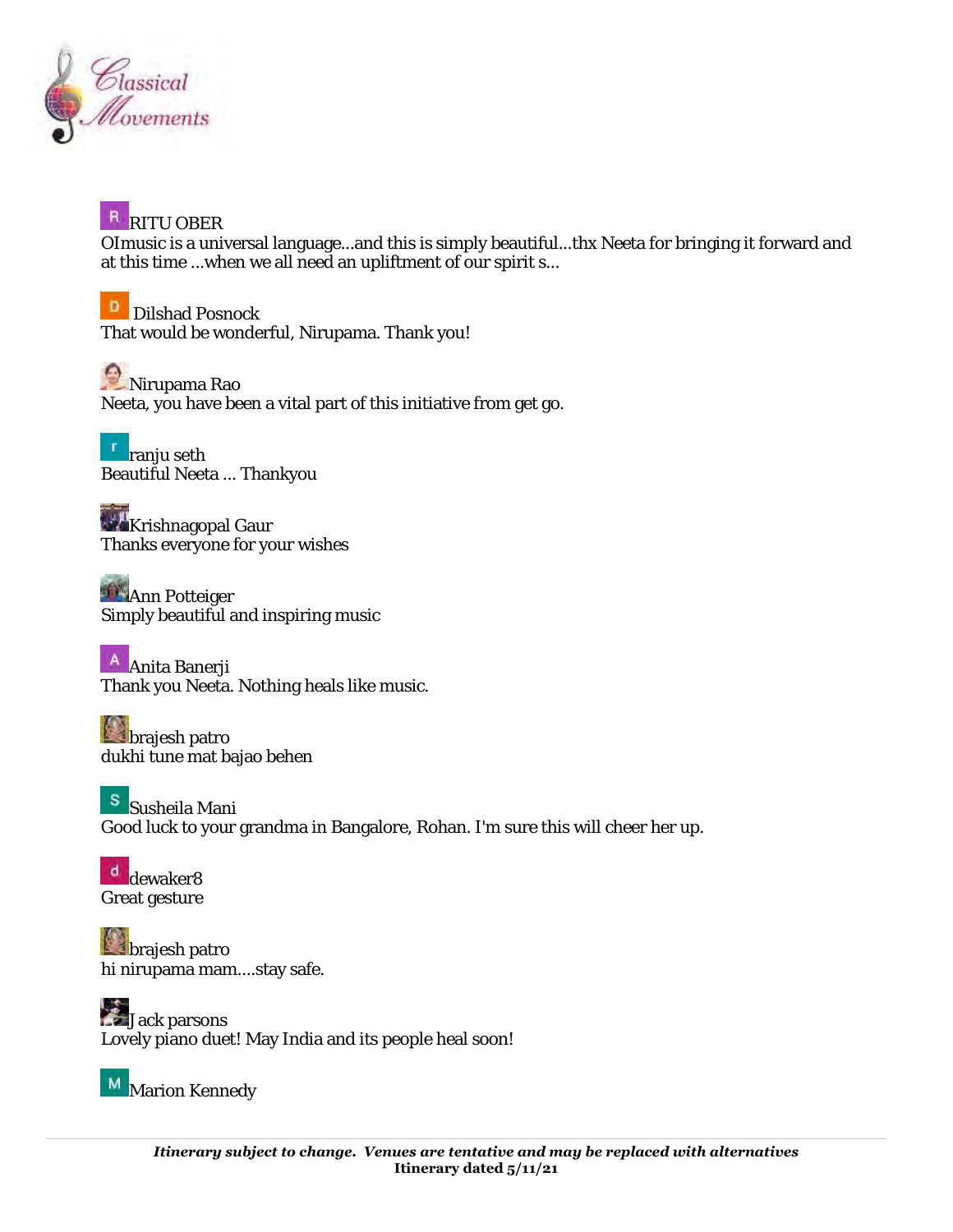

So much beautiful music in such troubling times.Thank you all for this wonderful concert and for raising awareness to what is going on in India right now.

G GossJenn Neeta, this is wonderful!

**Jack parsons** I love the Western and Indian musical influences!



Neeta Helms everyone do share widely. I want our countrymen to be proud, even at a moment like this when the Covid crisis has things almost out of control.

ranju seth **Soulful** 

Y Yamuna Subramanian very soul searching performance

**D** Nirupama Rao India needs to heal. This music is like balm for our troubled soul.

u ushi kak So moving

**Amy P** Gorgeous music--may it help turn tragedy to healing

## R<br>Ramesh R

Great initiative and effort by Classical Movements and Neeta. Music brings comfort in these testing times.

## G GossJenn

i'm wondering which orchestra played with Vijay Venkatesh. The conductor is Jeffrey Kahane. USC Orchestra?

s shikha mital

Amazing dear Neeta. Thanks for such a treat.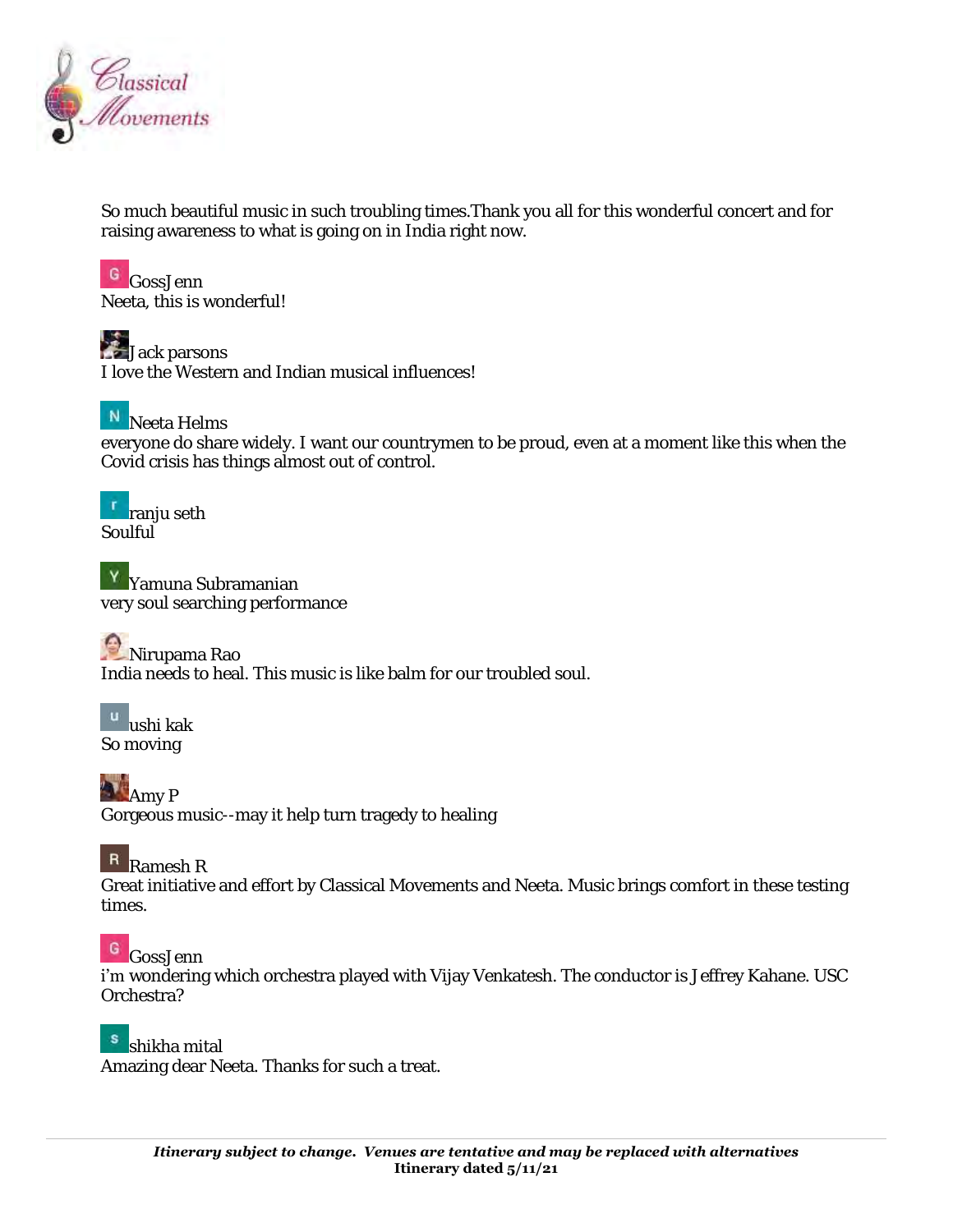

Classical Movements It was the Sarasota Festival Orchestra with Vijay Venkatesh.



SARA CASAR Beautiful words and music of comfort. Sending love, hope and healing prayers to India.

**RiverForest Group** WoW WoW

**Ashok Pati** Lovely repertoire of music from very talented musicians. Thank you all so much (frm Bangalore)

Susheila Mani Scherzade's performing Faure's Requiem beautifully. Touching.

Santhi Sathiapalan Touched by the beautiful music and love

Nirupama Rao Sherazade Panthaki - your singing is simply heavenly. Sitting here in covid-ravaged Bangalore, the tears flow for our people and their suffering.

b bvempati What a wonderful selection of artistes, their messages, amazing pieces and impeccable performances - plumb the depths of ones heart

Susheila Mani Unusual: Cohen's Hallelujah on violin.... lovely variations.

**RiverForest Group** Absolutely BV. What a gathering of gifted folks doing/giving what they do best for the country.

**O**Nirupama Rao

Have always been a big fan of Vijay Gupta - a great musician with profound feeling and sensitivity for the suffering and underprivileged.

Surender Kasana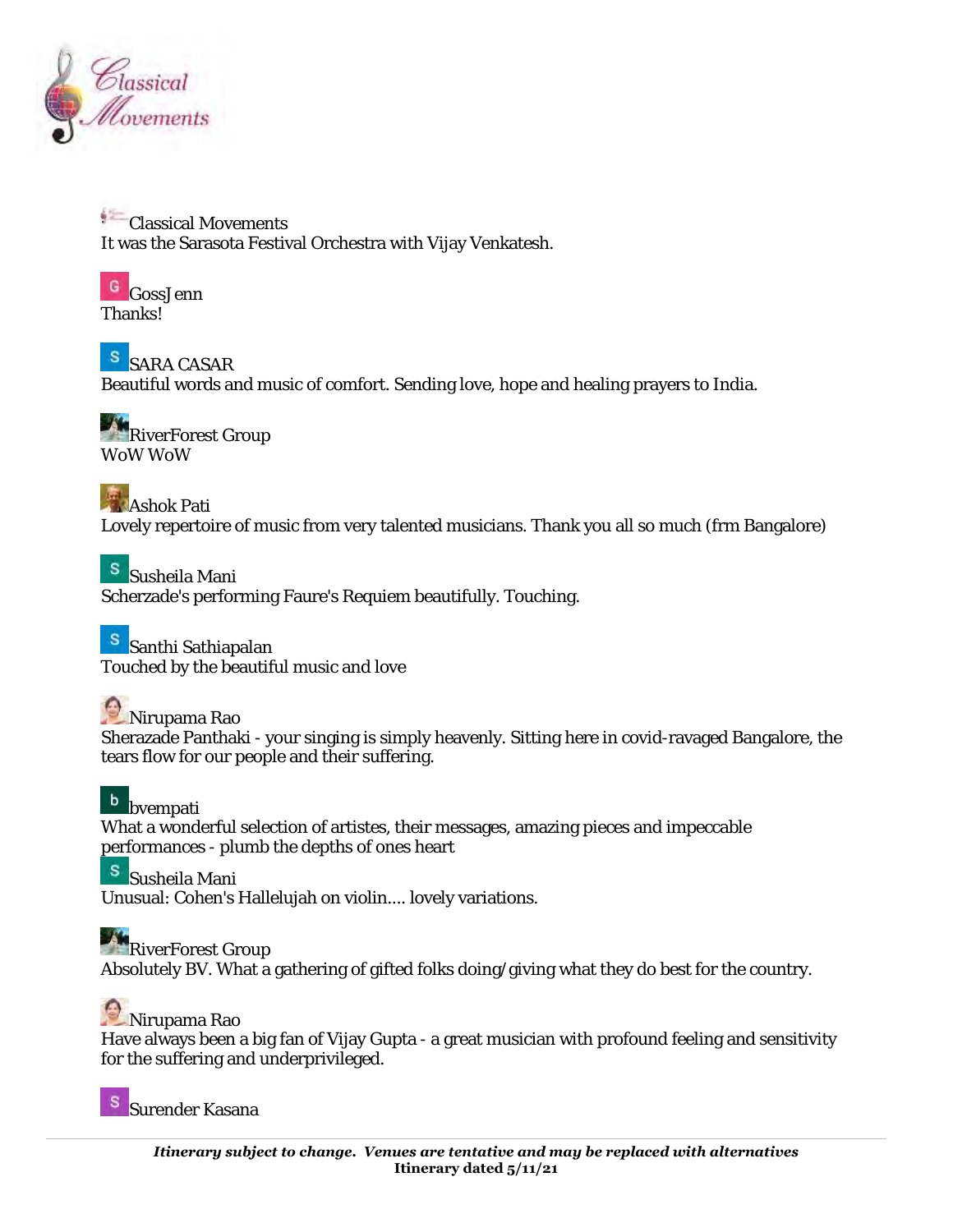

thanks very nice



A Atul Parekh Amazing performances



A truly beautiful and moving musical offering for India. Every piece was so evocative and uplifting. And expressed with love and empathy for those suffering in India. Thank you, Classical Movements.



#### [Johan van Zyl](https://www.youtube.com/channel/UCCyTmsBThEEk0jXM7Ouvmyg)

What a wonderful and touching moment as the peoples of the world come together in emotions of endering support to our fellow humans in struggle and pain!



[Farah Ghadiali](https://www.youtube.com/channel/UCgy6ByRq1FxpUqKGpAA-IMA) Love Faure's Pie Jesu ! Beautifully sung!

[Eluned Schweitzer](https://www.youtube.com/channel/UCLMJ4bVDi7ITqlqWk9PU_QQ) Lovely uplifting concert. Thank you!

### s

#### [sangeeta gupta](https://www.youtube.com/channel/UCfuxoc74t-I7c--WPbAwvpw)

Music is known to break all barriers..neeta you along with your supremely talented team has put a balm on so many of us..sm with a broken heart.! Sm in spirit..!! Thank u . Gid bless

S [sangeeta gupta](https://www.youtube.com/channel/UCfuxoc74t-I7c--WPbAwvpw) God bless

#### [brajesh patro](http://www.youtube.com/channel/UCT_WwrLqO_8_oZZRx_VdcFQ)

God bless all those esteemed artists whose soulful performances have created immense positivity in us. We are all connected we ll defeat this covid remaining united . Love and peace may shower upon all of us.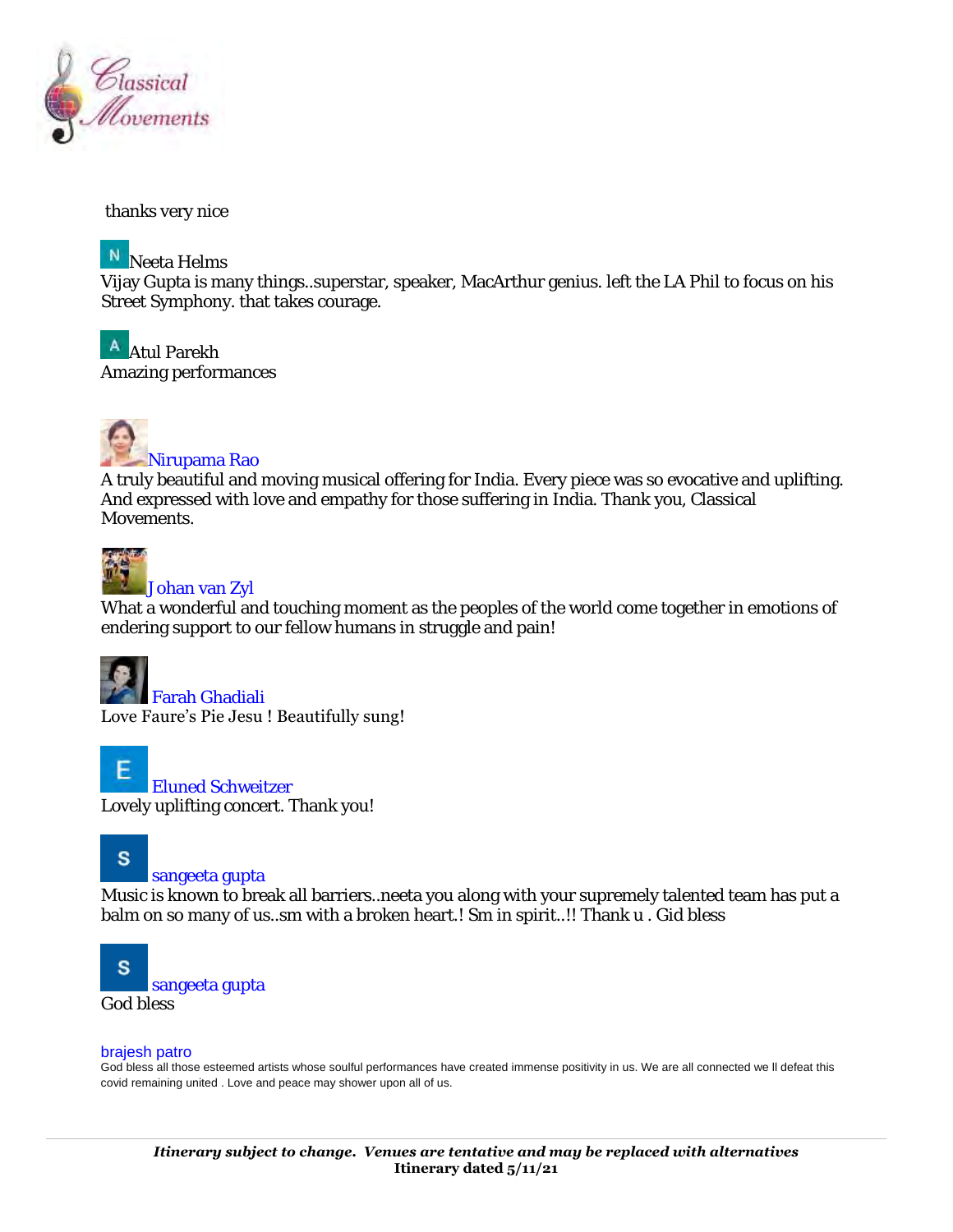

#### [Rosemary Op](http://www.youtube.com/channel/UCDDWTfcmADHMfW_LQKXl3nw)

Beautiful music! Truly soothing and peaceful in this time of sorrow and confusion. From Bangalore I express my heartfelt appreciation and gratitude to all the great artists who remembers their home land at this moment of suffering of the great Home Land India. Join us in prayer to the Almighty who alone can alleviate this pain we experience, through the instrumentation of all those who are working to do their best.

#### [Sumanta Banerjee](http://www.youtube.com/channel/UCRCJd3TWPrK-UI-b_LNNtLA)

Its wonderful gesture of humanity

## **Facebook Comments:**

#### **[Gopi Mathur Sharma](https://www.facebook.com/gopi.m.sharma?comment_id=Y29tbWVudDo4MTI0NjgxMTk2NzQzNTVfODEyOTM1NDE2Mjk0Mjky&__cft__%5b0%5d=AZWJA4GecZPG7e1U3j3EgrsHamzp9oJST6OJTB5R1y1jYhbOTSYX6K0UDFHhwTL-43Zytei2lkuzxf9E2qxL8fLV_HcJb3hcFmB5EcIfTxzguSlMRGNsEe1TNRP-wGrG6leyZyO7TUt8tE4wlIOnEQBI7G2RUt43WZ8WLHwUAostfWN5PbnBz7i1d3wTmDhRSms&__tn__=R%5d-R)**

Wonderful offering Neeta and all the great musicians, to soothe and heal in these times of immense pain in our beloved India! Bravo

#### **[Dilshad Billimoria Posnock](https://www.facebook.com/dilshad.posnock?comment_id=Y29tbWVudDo4MTI0NjgxMTk2NzQzNTVfODEyOTA3MTUyOTYzNzg1&__cft__%5b0%5d=AZWJA4GecZPG7e1U3j3EgrsHamzp9oJST6OJTB5R1y1jYhbOTSYX6K0UDFHhwTL-43Zytei2lkuzxf9E2qxL8fLV_HcJb3hcFmB5EcIfTxzguSlMRGNsEe1TNRP-wGrG6leyZyO7TUt8tE4wlIOnEQBI7G2RUt43WZ8WLHwUAostfWN5PbnBz7i1d3wTmDhRSms&__tn__=R%5d-R)**

Thank you, **[Neeta Helms](https://www.facebook.com/profile.php?id=100014518110034&__cft__%5b0%5d=AZWJA4GecZPG7e1U3j3EgrsHamzp9oJST6OJTB5R1y1jYhbOTSYX6K0UDFHhwTL-43Zytei2lkuzxf9E2qxL8fLV_HcJb3hcFmB5EcIfTxzguSlMRGNsEe1TNRP-wGrG6leyZyO7TUt8tE4wlIOnEQBI7G2RUt43WZ8WLHwUAostfWN5PbnBz7i1d3wTmDhRSms&__tn__=R%5d-R)** and Classical Movements for putting together this beautiful concert

#### **[Ramakrishnan Ramamurthi](https://www.facebook.com/ramakrishnan.ramamurthi?comment_id=Y29tbWVudDo4MTI0NjgxMTk2NzQzNTVfODEyOTA1OTI5NjMwNTc0&__cft__%5b0%5d=AZWJA4GecZPG7e1U3j3EgrsHamzp9oJST6OJTB5R1y1jYhbOTSYX6K0UDFHhwTL-43Zytei2lkuzxf9E2qxL8fLV_HcJb3hcFmB5EcIfTxzguSlMRGNsEe1TNRP-wGrG6leyZyO7TUt8tE4wlIOnEQBI7G2RUt43WZ8WLHwUAostfWN5PbnBz7i1d3wTmDhRSms&__tn__=R%5d-R)**

Neeta and The Classical Movements team and Artistes, What a fantastic way of showing your collective solidarity, caring and love for the people of India ! It's the medicine that we all needed more than anything else ! Jai Hind !!

#### **[Ann Yonemura](https://www.facebook.com/ann.yonemura?comment_id=Y29tbWVudDo4MTI0NjgxMTk2NzQzNTVfODEyOTAxODk2Mjk3NjQ0&__cft__%5b0%5d=AZWJA4GecZPG7e1U3j3EgrsHamzp9oJST6OJTB5R1y1jYhbOTSYX6K0UDFHhwTL-43Zytei2lkuzxf9E2qxL8fLV_HcJb3hcFmB5EcIfTxzguSlMRGNsEe1TNRP-wGrG6leyZyO7TUt8tE4wlIOnEQBI7G2RUt43WZ8WLHwUAostfWN5PbnBz7i1d3wTmDhRSms&__tn__=R%5d-R)**

Thank you, Neeta. This is beautiful.

**[Seema Seigell](https://www.facebook.com/seema.seigell?comment_id=Y29tbWVudDo4MTI0NjgxMTk2NzQzNTVfODEyODk0MzM2Mjk4NDAw&__cft__%5b0%5d=AZWJA4GecZPG7e1U3j3EgrsHamzp9oJST6OJTB5R1y1jYhbOTSYX6K0UDFHhwTL-43Zytei2lkuzxf9E2qxL8fLV_HcJb3hcFmB5EcIfTxzguSlMRGNsEe1TNRP-wGrG6leyZyO7TUt8tE4wlIOnEQBI7G2RUt43WZ8WLHwUAostfWN5PbnBz7i1d3wTmDhRSms&__tn__=R%5d-R)** Beautiful, soothing, thank you!

**[Morris Deutsch](https://www.facebook.com/morrisdeutsch?comment_id=Y29tbWVudDo4MTI0NjgxMTk2NzQzNTVfODEyODgzOTgyOTY2MTAy&__cft__%5b0%5d=AZWJA4GecZPG7e1U3j3EgrsHamzp9oJST6OJTB5R1y1jYhbOTSYX6K0UDFHhwTL-43Zytei2lkuzxf9E2qxL8fLV_HcJb3hcFmB5EcIfTxzguSlMRGNsEe1TNRP-wGrG6leyZyO7TUt8tE4wlIOnEQBI7G2RUt43WZ8WLHwUAostfWN5PbnBz7i1d3wTmDhRSms&__tn__=R%5d-R)** Beautiful, thank you

#### **[Neeta Helms](https://www.facebook.com/profile.php?id=100014518110034&comment_id=Y29tbWVudDo4MTI0NjgxMTk2NzQzNTVfODEyODg0OTc2Mjk5MzM2&__cft__%5b0%5d=AZWJA4GecZPG7e1U3j3EgrsHamzp9oJST6OJTB5R1y1jYhbOTSYX6K0UDFHhwTL-43Zytei2lkuzxf9E2qxL8fLV_HcJb3hcFmB5EcIfTxzguSlMRGNsEe1TNRP-wGrG6leyZyO7TUt8tE4wlIOnEQBI7G2RUt43WZ8WLHwUAostfWN5PbnBz7i1d3wTmDhRSms&__tn__=R%5d-R)**

thank you for listening Morris. It means a lot to me.

**[Neelu Chopra](https://www.facebook.com/neeluchopra.chopra?comment_id=Y29tbWVudDo4MTI0NjgxMTk2NzQzNTVfODEyOTI5ODgyOTYxNTEy&__cft__%5b0%5d=AZWJA4GecZPG7e1U3j3EgrsHamzp9oJST6OJTB5R1y1jYhbOTSYX6K0UDFHhwTL-43Zytei2lkuzxf9E2qxL8fLV_HcJb3hcFmB5EcIfTxzguSlMRGNsEe1TNRP-wGrG6leyZyO7TUt8tE4wlIOnEQBI7G2RUt43WZ8WLHwUAostfWN5PbnBz7i1d3wTmDhRSms&__tn__=R%5d-R)** An Awesome Presentation. Absolutely Wonderful.

#### **[Ramakrishnan Ramamurthi](https://www.facebook.com/ramakrishnan.ramamurthi?comment_id=Y29tbWVudDo4MTI0NjgxMTk2NzQzNTVfODEyOTA0MDU2Mjk3NDI4&__cft__%5b0%5d=AZWJA4GecZPG7e1U3j3EgrsHamzp9oJST6OJTB5R1y1jYhbOTSYX6K0UDFHhwTL-43Zytei2lkuzxf9E2qxL8fLV_HcJb3hcFmB5EcIfTxzguSlMRGNsEe1TNRP-wGrG6leyZyO7TUt8tE4wlIOnEQBI7G2RUt43WZ8WLHwUAostfWN5PbnBz7i1d3wTmDhRSms&__tn__=R%5d-R)**

Absolutely mesmerising!

**[Brenna O'Donnell](https://www.facebook.com/brenna.odonnell1?comment_id=Y29tbWVudDo4MTI0NjgxMTk2NzQzNTVfODEyODg4MDc2Mjk5MDI2&__cft__%5b0%5d=AZWJA4GecZPG7e1U3j3EgrsHamzp9oJST6OJTB5R1y1jYhbOTSYX6K0UDFHhwTL-43Zytei2lkuzxf9E2qxL8fLV_HcJb3hcFmB5EcIfTxzguSlMRGNsEe1TNRP-wGrG6leyZyO7TUt8tE4wlIOnEQBI7G2RUt43WZ8WLHwUAostfWN5PbnBz7i1d3wTmDhRSms&__tn__=R%5d-R)** I

**[Jere Johnston](https://www.facebook.com/jere.johnston.7?comment_id=Y29tbWVudDo4MTI0NjgxMTk2NzQzNTVfODEyOTEzMDM2Mjk2NTMw&__cft__%5b0%5d=AZWJA4GecZPG7e1U3j3EgrsHamzp9oJST6OJTB5R1y1jYhbOTSYX6K0UDFHhwTL-43Zytei2lkuzxf9E2qxL8fLV_HcJb3hcFmB5EcIfTxzguSlMRGNsEe1TNRP-wGrG6leyZyO7TUt8tE4wlIOnEQBI7G2RUt43WZ8WLHwUAostfWN5PbnBz7i1d3wTmDhRSms&__tn__=R%5d-R)** A great collection of performances. Thanks to all the performers.

**[Deepak Maira](https://www.facebook.com/deepak.maira.3?comment_id=Y29tbWVudDo4MTI0NjgxMTk2NzQzNTVfODEyOTA3NTI5NjMwNDE0&__cft__%5b0%5d=AZWJA4GecZPG7e1U3j3EgrsHamzp9oJST6OJTB5R1y1jYhbOTSYX6K0UDFHhwTL-43Zytei2lkuzxf9E2qxL8fLV_HcJb3hcFmB5EcIfTxzguSlMRGNsEe1TNRP-wGrG6leyZyO7TUt8tE4wlIOnEQBI7G2RUt43WZ8WLHwUAostfWN5PbnBz7i1d3wTmDhRSms&__tn__=R%5d-R)** Thank you. That was wonderful.

**[Jeykumar Kuttath](https://www.facebook.com/jeykumar.kuttath?comment_id=Y29tbWVudDo4MTI0NjgxMTk2NzQzNTVfODEyOTA1NDcyOTYzOTUz&__cft__%5b0%5d=AZWJA4GecZPG7e1U3j3EgrsHamzp9oJST6OJTB5R1y1jYhbOTSYX6K0UDFHhwTL-43Zytei2lkuzxf9E2qxL8fLV_HcJb3hcFmB5EcIfTxzguSlMRGNsEe1TNRP-wGrG6leyZyO7TUt8tE4wlIOnEQBI7G2RUt43WZ8WLHwUAostfWN5PbnBz7i1d3wTmDhRSms&__tn__=R%5d-R)** Wonderful performance

**[Jayci Thomas](https://www.facebook.com/jayci.thomas.1?comment_id=Y29tbWVudDo4MTI0NjgxMTk2NzQzNTVfODEyODk1OTY2Mjk4MjM3&__cft__%5b0%5d=AZWJA4GecZPG7e1U3j3EgrsHamzp9oJST6OJTB5R1y1jYhbOTSYX6K0UDFHhwTL-43Zytei2lkuzxf9E2qxL8fLV_HcJb3hcFmB5EcIfTxzguSlMRGNsEe1TNRP-wGrG6leyZyO7TUt8tE4wlIOnEQBI7G2RUt43WZ8WLHwUAostfWN5PbnBz7i1d3wTmDhRSms&__tn__=R%5d-R)** Beautiful and Moving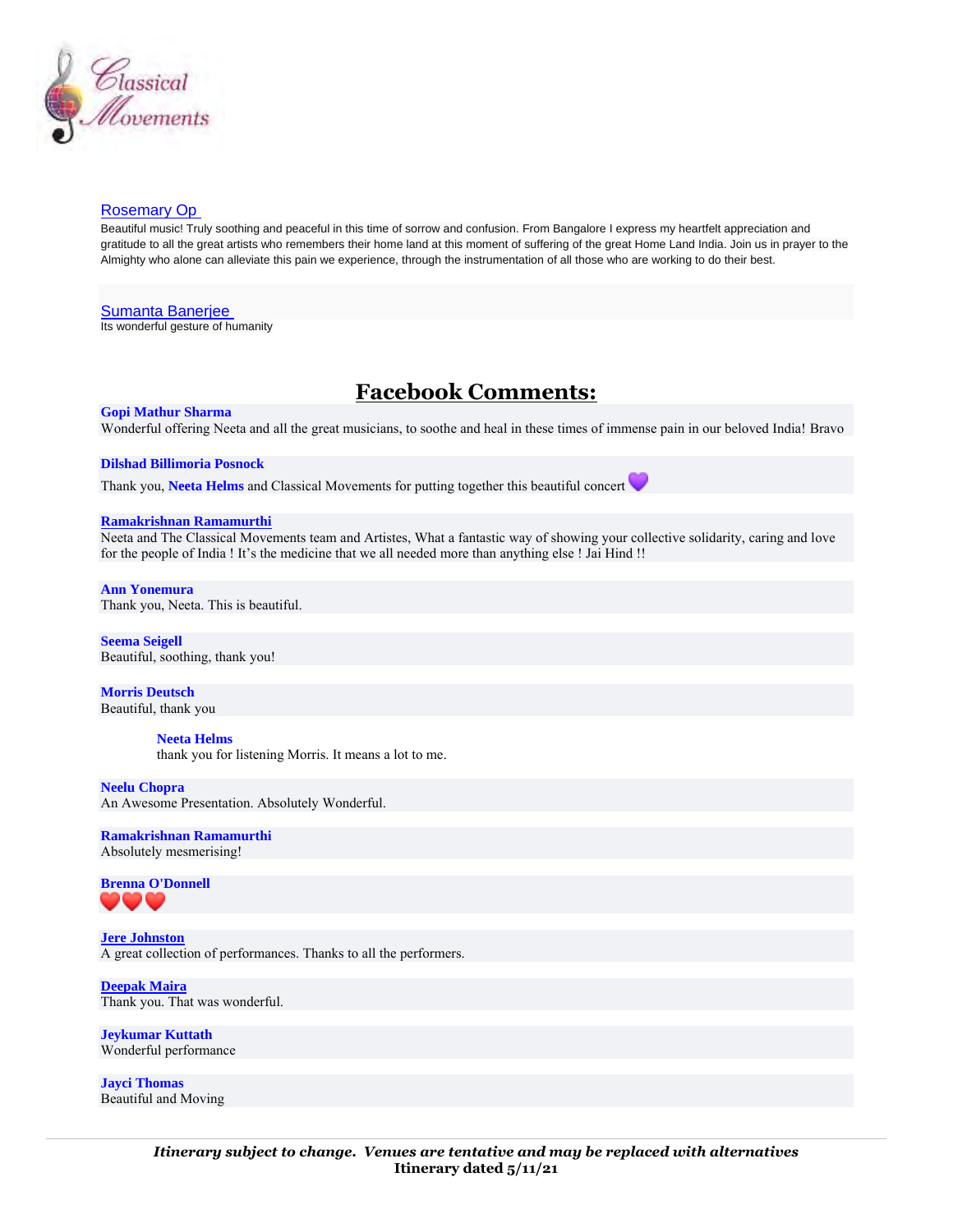

**[Pradeep Narayanan](https://www.facebook.com/profile.php?id=100005435386662&comment_id=Y29tbWVudDo4MTI0NjgxMTk2NzQzNTVfODEyOTA0NTUyOTY0MDQ1&__cft__%5b0%5d=AZWJA4GecZPG7e1U3j3EgrsHamzp9oJST6OJTB5R1y1jYhbOTSYX6K0UDFHhwTL-43Zytei2lkuzxf9E2qxL8fLV_HcJb3hcFmB5EcIfTxzguSlMRGNsEe1TNRP-wGrG6leyZyO7TUt8tE4wlIOnEQBI7G2RUt43WZ8WLHwUAostfWN5PbnBz7i1d3wTmDhRSms&__tn__=R%5d-R)** This is awesome

**[Adam Jackson](https://www.facebook.com/profile.php?id=100051811652240&comment_id=Y29tbWVudDo4MTI0NjgxMTk2NzQzNTVfODEyOTAzMDk5NjMwODU3&__cft__%5b0%5d=AZWJA4GecZPG7e1U3j3EgrsHamzp9oJST6OJTB5R1y1jYhbOTSYX6K0UDFHhwTL-43Zytei2lkuzxf9E2qxL8fLV_HcJb3hcFmB5EcIfTxzguSlMRGNsEe1TNRP-wGrG6leyZyO7TUt8tE4wlIOnEQBI7G2RUt43WZ8WLHwUAostfWN5PbnBz7i1d3wTmDhRSms&__tn__=R%5d-R)** Such stunningly gorgeous musicianship in every performance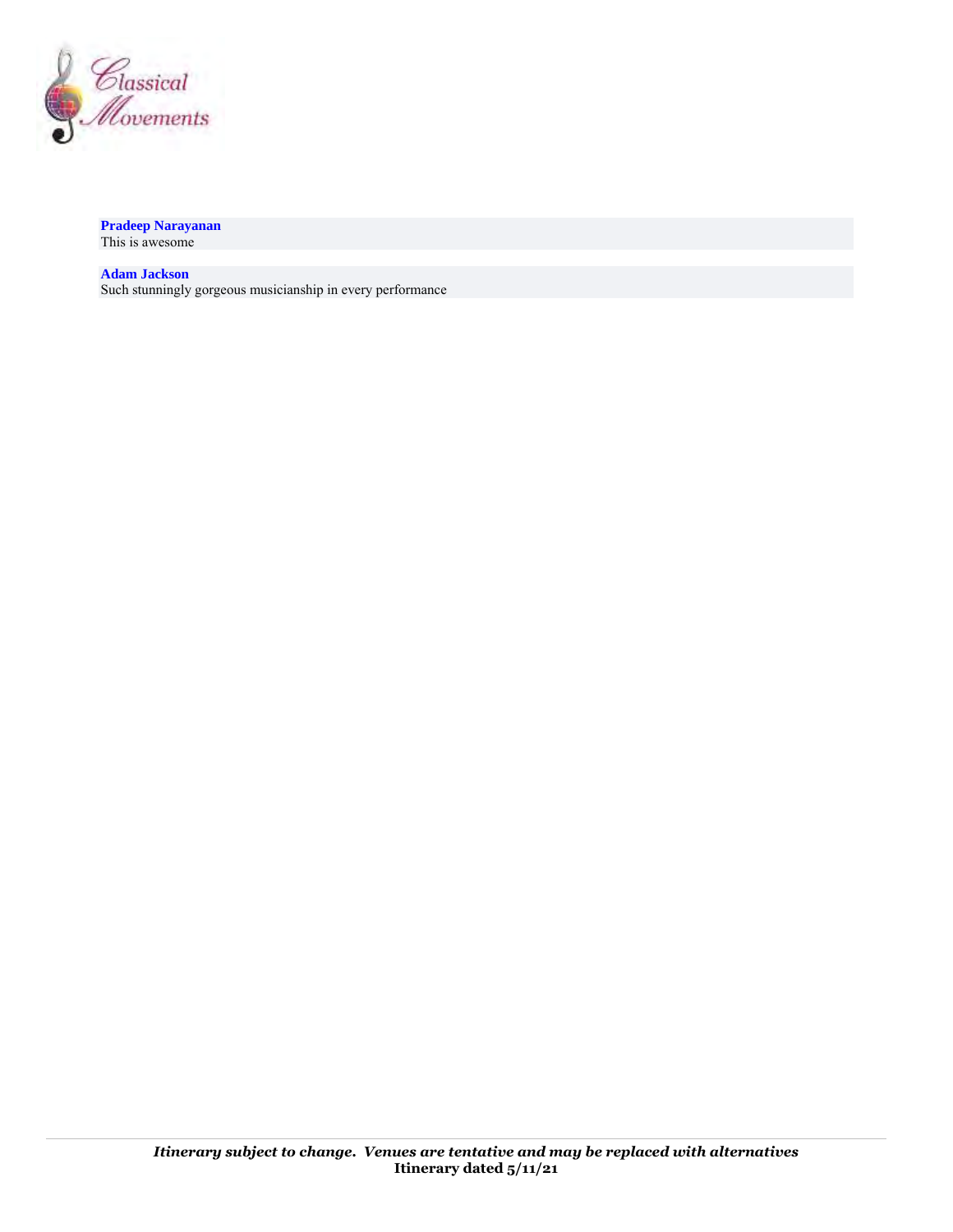| TODAY'S NEWS IN FULL (/TODAYS-NEWS)               |                    | <b>EMAIL SIGNUP</b> |  |
|---------------------------------------------------|--------------------|---------------------|--|
| (HTTP://FORMS.AWEBER.COM/FORM/77/2098625077.HTML) |                    |                     |  |
| <b>ABOUT THE HUB (/ABOUT)</b>                     | <b>LEAGUE HOME</b> |                     |  |

**[\(HTTPS://AMERICANORCHESTRAS.ORG/\)](https://americanorchestras.org/)**

Search **LOGIN (HTTPS://HUB.AMERICANORCHESTRAS.ORG/? [OPTION=SAML\\_USER\\_LOGIN&REDIRECT\\_TO=HTTPS%3A%](https://hub.americanorchestras.org/?option=saml_user_login&redirect_to=https%3A%2F%2Fhub.americanorchestras.org%2F2021%2F05%2F05%2Fclassical-movements-to-stream-concert-for-india-may-6%2F) MOVEMENTS-TO-STREAM-CONCERT-FOR-INDIA-MAY-6%**

 $=$ 

**[Media View \(https://hub.americanorchestras.org/category/the](https://hub.americanorchestras.org/category/the-hub/media-view/)hub/media-view/)**

Thel

**[Industry Buzz \(https://hub.americanorchestras.org/category/the](https://hub.americanorchestras.org/category/the-hub/industry-buzz/)hub/industry-buzz/)**

**[\(https://hub.americanorchestras.org/\)](https://hub.americanorchestras.org/) [\(https://hub.americanorchestras.org/\)](https://hub.americanorchestras.org/) [Who's In \(https://hub.americanorchestras.org/category/the](https://hub.americanorchestras.org/category/the-hub/whos-in/)hub/whos-in/)**

> **[Help Yourself \(https://hub.americanorchestras.org/category/the](https://hub.americanorchestras.org/category/the-hub/help-yourself/)hub/help-yourself/)**

# Classical Movements to stream "Concert for India," May 6

League

American **Orchestras** 

Posted on: May 5, 2021

On May 6, Classical Movements, the concert-touring company and music presenter based in [Alexandria, Virginia, will live-stream "A Concert for India" on](https://www.facebook.com/ClassicalMovements) **Facebook**

**(https://www.facebook.com/ClassicalMovements)** and **YouTube [\(https://www.youtube.com/user/classicalmovements\)](https://www.youtube.com/user/classicalmovements)**. The virtual event, presented free of

charge, is being held "in solidarity with the resilient and beautiful people of India" during that country's worsening COVID-19 health crisis, says Neeta Helms, Classical Movements' founder and president. The concert will feature eight Indian American classical musicians performing Indian and Western classical music and contributing personal statements. Musicians will include Reena Esmail, Vijay Gupta, Saili Oak, Sherezade Panthaki, Dilshad Billimoria Posnock, Jason Posnock, Rohan Ramanan, Eva Schaumkell, Priyanka Venkatesh, and Vijay Venkatesh. The virtual concert will take place on May 6 at 11:30 a.m. ET / 8:30 a.m. PT. Viewers are encouraged to donate to international and Indian organizations supporting efforts to fight the pandemic.

#### **Previous: Virtual recitals by pianist Conrad Tao and cellist Seth Parker Woods from the Kaufman Center**

**(https://hub.americanorchestras.org/2021/05/05/virtual-recitals-by[pianist-conrad-tao-and-cellist-seth-parker-woods-from-the-kaufman](https://hub.americanorchestras.org/2021/05/05/virtual-recitals-by-pianist-conrad-tao-and-cellist-seth-parker-woods-from-the-kaufman-center/)center/)**

**[Next: Behind-the-scenes perspectives in concert hall acoustical design](https://hub.americanorchestras.org/2021/05/06/behind-the-scenes-perspectives-in-concert-hall-acoustical-design/) (https://hub.americanorchestras.org/2021/05/06/behind-the-scenesperspectives-in-concert-hall-acoustical-design/)**



**[\(https://hub.americanorchestras.org/ads/unlv/\)](https://hub.americanorchestras.org/ads/unlv/) [\(https://hub.americanorc](https://hub.americanorchestras.org/ads/monterey-symphony-alone/) symphony-alone/)**

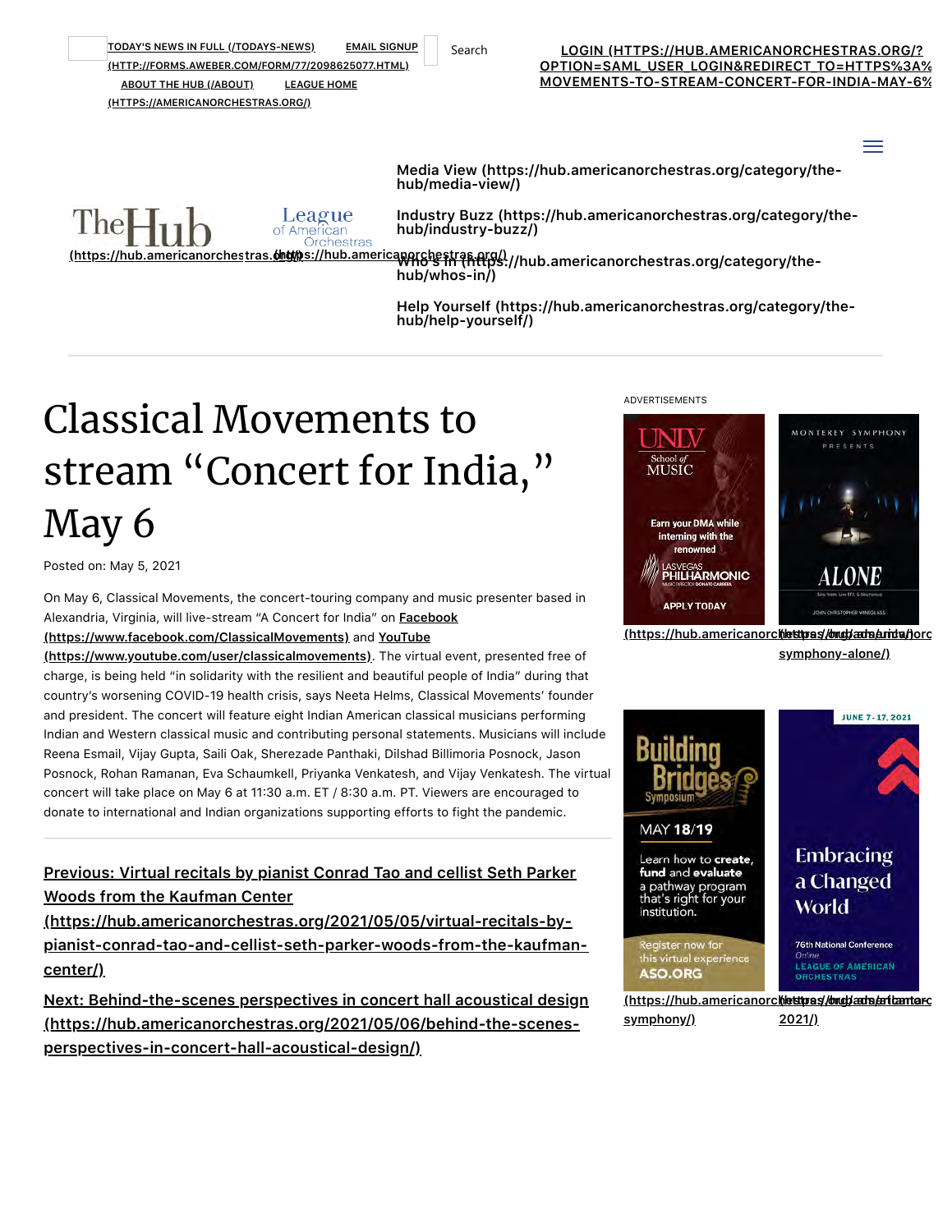**[MUSIC](https://www.thehindu.com/entertainment/music/)**

# Watch | Indian-American classical musicians perform in solidarity with India

## **[The Hindu Net Desk](https://www.thehindu.com/profile/author/The-Hindu-Net-Desk-248/)**

MAY 06, 2021 19:39 IST **UPDATED:** MAY 06, 2021 19:39 IST

**The online performance organised by Classical Movements will include Indian and Western classical music and personal statements.**



6 Remaining articles this month Sign up for free or [Subscribe](https://www.thehindu.com/subscription/?_ptid=%7Bjcx%7DH4sIAAAAAAAAAI2QX2-CMBTFv0ufrWlLweKbGpxziY6MCXsspUon_4QW3ZZ99wGZW0z2sJv7cu_vnpOb8wG4SsAUWKc6b8zpsTJgBCp-kDslz_c9IYhgiGyIHIgtiBnEFLoMwTZaqFf1gEqavmvk-ZC6bmzviYsnAgvO-mbWPhGxwChmFu2M5aWStZKFkIO1F23oPFqvyXPo31DvIoXRqiyGM8wQk1aJDIWoK2I4ydoji20jj_Yk3VMnI7fuM_EjbtLyHMi8yriWQbSNvHl4F1hPBDtuJ0l5c4VgqmsjR0B_z4N6G2zwcukvVw5agV-247Xihe5PCpNlIyB4XnF1KJrrolWNGjho4d8JUojtwn-bLbAf5i_BxiT_SVBVfSAWG7Ou7THF3c40sp4dZKE7lJxF_6fOwBQ7BFE0Ya79-QWwWmsE5gEAAA) to The Hindu

Classical Movements, a premier concert tour company based in the U.S., has organised 'A Concert for India' by Indian-American musicians in solidarity with Indians, who are facing the pandemic crisis. The concert will be streamed live at 9 p.m. today.Classical Movements' Indian-born founder and president Neeta Helms reached out to colleagues in the Western classical music community across the United States and invited 8 accomplished Indian-American classical musicians, some of whom will be performing with spouses or other collaborators, to offer performances of Indian and Western classical music and personal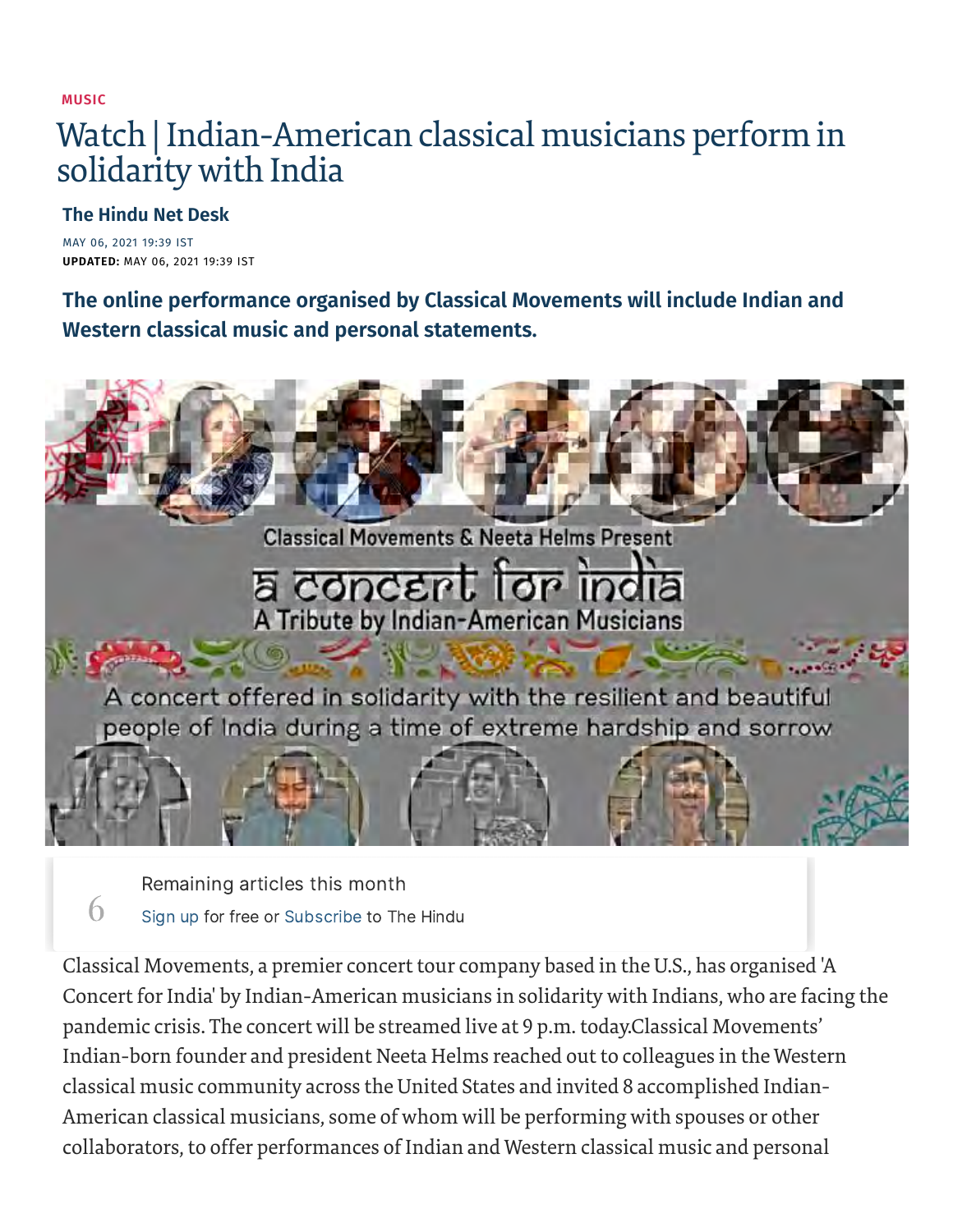statements as a gesture of comfort.The Hindu is happy to be a media partner bring this piece of music to you, our readers.



Printable version | May 6, 2021 10:48:14 PM |

https://www.thehindu.com/entertainment/music/watch-indian-american-classicalmusicians-perform-in-solidarity-with-india/article34499836.ece

© THG PUBLISHING PVT LTD.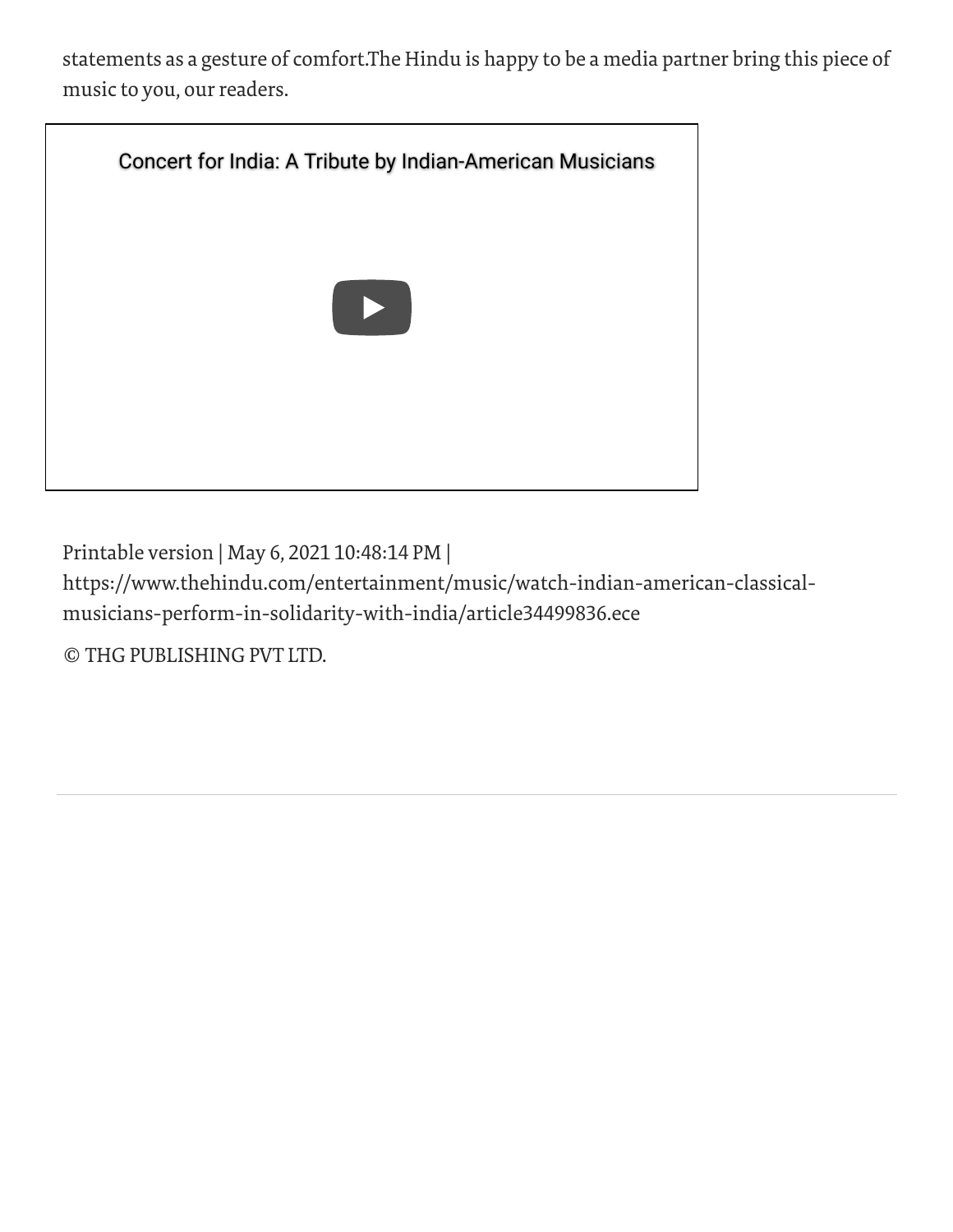

MAY 5, 2021

## Soprano Sherezade Panthaki Headlines Classical Movements' 'A Concert for India'

By [David Salazar](https://operawire.com/author/davesy22)

Classical Movements is set to stream "A Concert for India" on Thursday, May 6, 2021 starting at 11:30 a.m. EDT.

The event will feature a number of major artists including sopran[o Sherezade Panthaki,](https://operawire.com/q-a-soprano-sherezade-panthaki-on-the-art-of-baroque-music/) classical vocalist Saili Oak, violinist Vijay Gupta, composer Reena Esmail, violinist Priyanka Venkatesh, and pianists Vijay Venkatesh and Eva Schaumkell, among others.

ADVERTISMENT - KEEP READING BELOW



The only music streaming service with FREE two-day shipping